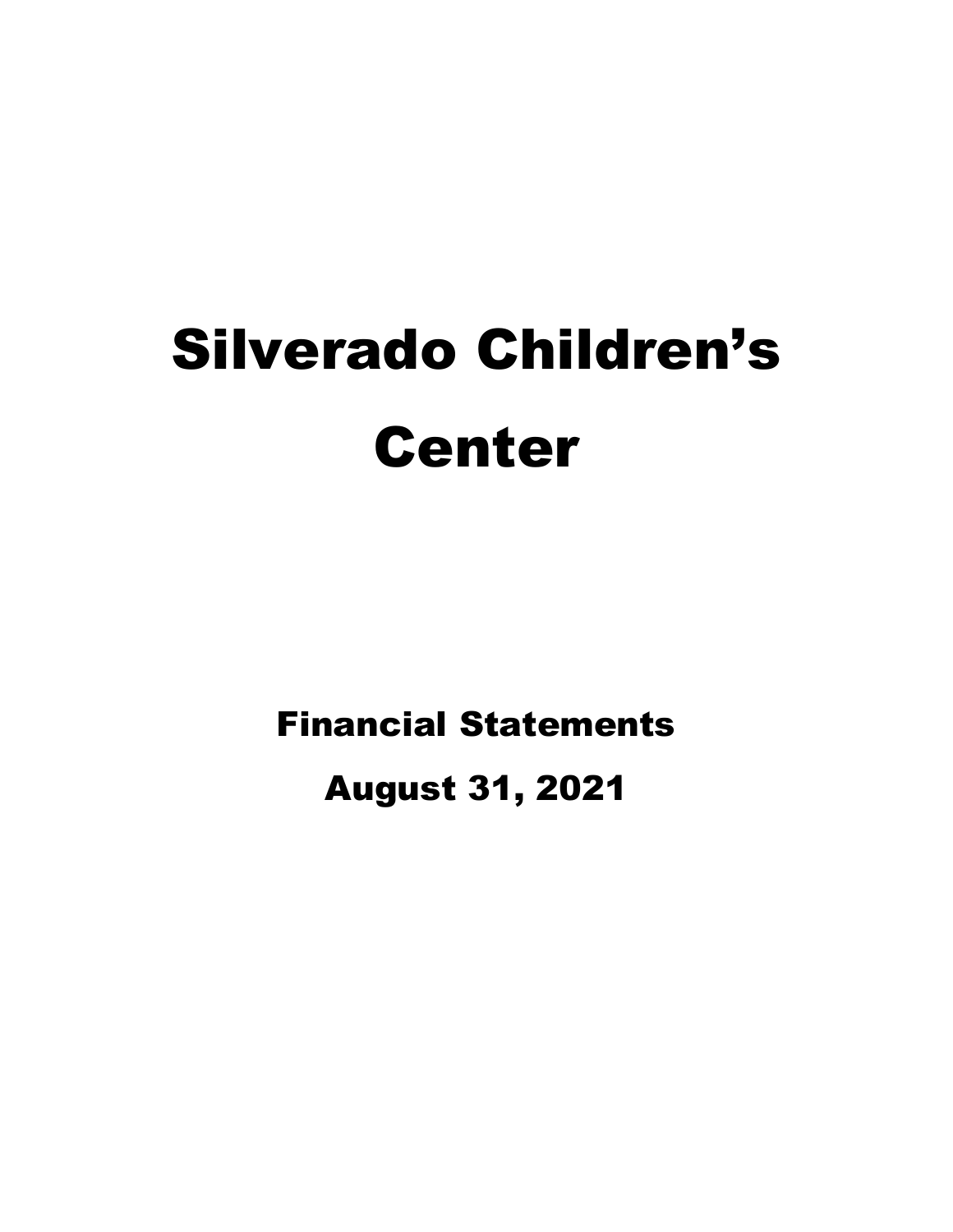# 8:52 PM Silverado Children's Center 09/19/21 Profit & Loss

#### Accrual Basis **August 2021**

|                                                                                                                                                                                              | Aug 21                                                           | <b>Jul - Aug 21</b>                                                |
|----------------------------------------------------------------------------------------------------------------------------------------------------------------------------------------------|------------------------------------------------------------------|--------------------------------------------------------------------|
| <b>Ordinary Income/Expense</b><br><b>Income</b><br>4010 Donations                                                                                                                            |                                                                  |                                                                    |
| 4012 Animal Care Donations<br>6962 · Animal Care Expense                                                                                                                                     | 27.00                                                            | 27.00                                                              |
| Total 4012 Animal Care Donations                                                                                                                                                             | 27.00                                                            | 27.00                                                              |
| 4010 Donations - Other                                                                                                                                                                       | 0.00                                                             | 32.67                                                              |
| Total 4010 Donations                                                                                                                                                                         | 27.00                                                            | 59.67                                                              |
| 4080 · Registration Fees<br>4090 Tuition                                                                                                                                                     | 750.00<br>22,863.51                                              | 1,900.00<br>48,728.86                                              |
| <b>Total Income</b>                                                                                                                                                                          | 23,640.51                                                        | 50,688.53                                                          |
| <b>Expense</b><br>6000 Advertising<br>6020 Auto Expense                                                                                                                                      | 225.56                                                           | 488.73                                                             |
| $6022 \cdot Gas$<br>6025 · Repairs & Maintenance                                                                                                                                             | 45.39<br>0.00                                                    | 45.39<br>52.47                                                     |
| Total 6020 · Auto Expense                                                                                                                                                                    | 45.39                                                            | 97.86                                                              |
| 6090 Dues & Subscriptions<br>6200 · Insurance Expense                                                                                                                                        | 64.73                                                            | 94.71                                                              |
| 6203 · Health<br>6202 · Worker's Comp                                                                                                                                                        | 603.02<br>0.00                                                   | 603.02<br>649.58                                                   |
| Total 6200 · Insurance Expense                                                                                                                                                               | 603.02                                                           | 1,252.60                                                           |
| 6550 Office Expense<br>6958 Staff Gift<br>6957 · Furniture<br>6555 · Health & Safety<br>6554 · Paper Products<br>6551 Internet Access<br>6552 Office Supplies<br>6550 Office Expense - Other | 577.48<br>110.00<br>446.24<br>206.25<br>74.48<br>339.62<br>49.00 | 990.40<br>110.00<br>486.23<br>336.30<br>106.58<br>687.60<br>105.91 |
| Total 6550 Office Expense                                                                                                                                                                    | 1,803.07                                                         | 2,823.02                                                           |
| 6640 Legal & Prof Fees<br>$6642 \cdot$ Legal<br>6644 · Bookkeeping                                                                                                                           | 165.00<br>750.00                                                 | 615.00<br>3,000.00                                                 |
| Total 6640 Legal & Prof Fees                                                                                                                                                                 | 915.00                                                           | 3.615.00                                                           |
| 6790 · Salaries & Wages<br>6793 Director<br>$6792 \cdot$ Staff                                                                                                                               | 3,768.88<br>8,155.33                                             | 7,537.77<br>14,729.57                                              |
| Total 6790 · Salaries & Wages                                                                                                                                                                | 11,924.21                                                        | 22,267.34                                                          |
| 6800 · Payroll Expenses<br>6806 · Payroll Processing Fees<br>6801 · ETT<br>6803 Medicare<br>6804 · Social Security<br>$6805 \cdot SUI$<br>6800 · Payroll Expenses - Other                    | 175.00<br>5.29<br>417.12<br>833.01<br>126.94<br>2,171.23         | 297.50<br>7.77<br>778.00<br>2,376.19<br>194.87<br>3,321.09         |
| Total 6800 · Payroll Expenses                                                                                                                                                                | 3,728.59                                                         | 6,975.42                                                           |
| 6820 Postage                                                                                                                                                                                 | 0.00                                                             | 11.00                                                              |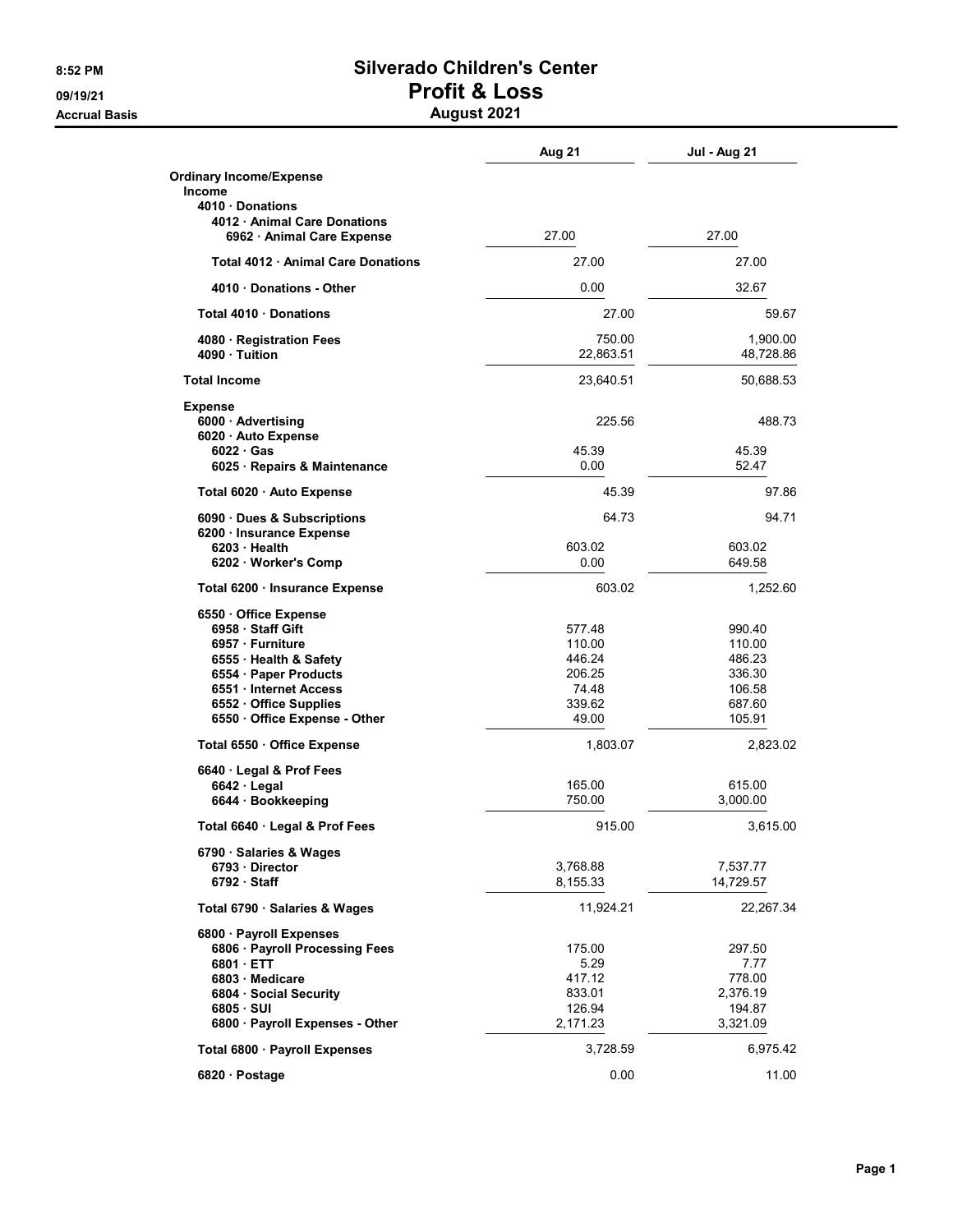Accrual Basis August 2021 and 2021 and 2021 and 2021 and 2021 and 2021 and 2021 and 2021 and 2021 and 2021 and

# 8:52 PM Silverado Children's Center 09/19/21 Profit & Loss

| August 2021 |  |
|-------------|--|
|-------------|--|

|                                                     | <b>Aug 21</b> | <b>Jul - Aug 21</b> |
|-----------------------------------------------------|---------------|---------------------|
| 6900 · Repairs & Mtce                               |               |                     |
| 6901 · Building/Grounds                             | 1,172.63      | 1,412.63            |
| 6903 Equipment                                      | 0.00          | 2,209.00            |
| 6905 · Janitorial                                   | 1,598.96      | 3,292.47            |
| 6900 Repairs & Mtce - Other                         | 216.22        | 329.54              |
| Total 6900 · Repairs & Mtce                         | 2.987.81      | 7.243.64            |
| 6930 · Substitute Teacher Expense<br>6940 Utilities | 0.00          | 572.40              |
| 6941 Gas & Electric                                 | 476.59        | 895.72              |
| 6943 Trash                                          | 124.63        | 124.63              |
| Total 6940 · Utilities                              | 601.22        | 1.020.35            |
| 6950 · Program Expense                              |               |                     |
| 6956 Consumables/Art Supplies                       | 0.00          | 110.41              |
| 6951 • Animal Supplies                              | 614.38        | 1,115.22            |
| 6952 Curriculum Supp/Non Consumable                 | 270.07        | 599.19              |
| 6955 · Snacks/Food                                  | 829.26        | 1,405.20            |
| Total 6950 · Program Expense                        | 1.713.71      | 3.230.02            |
| 6970 · Telephone                                    | 131.60        | 241.58              |
| <b>Total Expense</b>                                | 24,743.91     | 49,933.67           |
| <b>Net Ordinary Income</b>                          | $-1.103.40$   | 754.86              |
| Net Income                                          | $-1,103.40$   | 754.86              |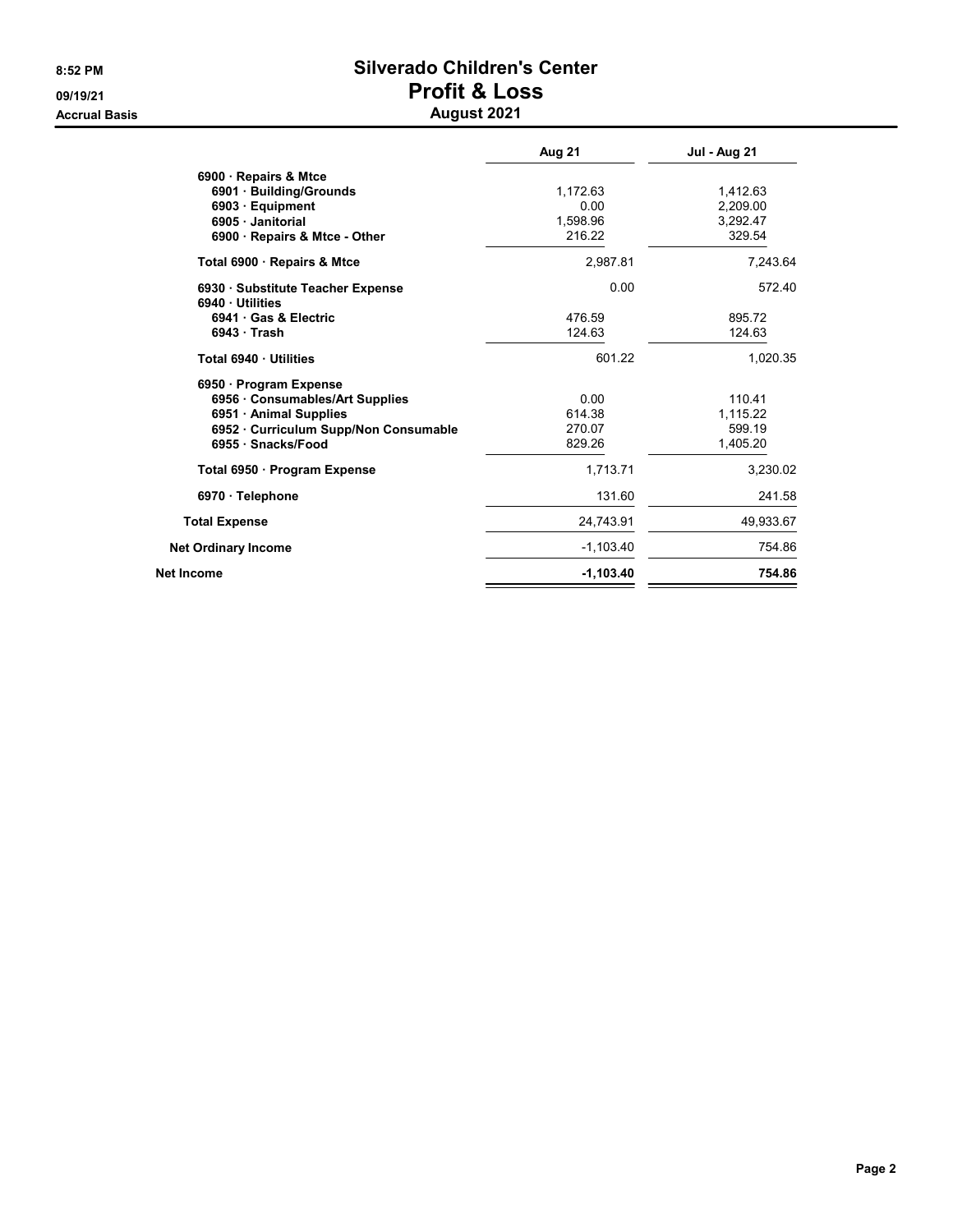# 8:50 PM Silverado Children's Center 09/19/21 Profit & Loss

Accrual Basis **Accrual Basis Accrual Basis July through August 2021** 

|                                                         | <b>Jul 21</b>         | Aug 21              | <b>TOTAL</b>          |
|---------------------------------------------------------|-----------------------|---------------------|-----------------------|
| <b>Ordinary Income/Expense</b>                          |                       |                     |                       |
| <b>Income</b><br>4010 Donations                         |                       |                     |                       |
| 4012 Animal Care Donations                              |                       |                     |                       |
| 6962 Animal Care Expense                                | 0.00                  | 27.00               | 27.00                 |
| Total 4012 Animal Care Donations                        | 0.00                  | 27.00               | 27.00                 |
| 4010 Donations - Other                                  | 32.67                 | 0.00                | 32.67                 |
| Total 4010 Donations                                    | 32.67                 | 27.00               | 59.67                 |
| 4080 · Registration Fees<br>4090 · Tuition              | 1,150.00<br>25,865.35 | 750.00<br>22,863.51 | 1,900.00<br>48,728.86 |
| <b>Total Income</b>                                     | 27,048.02             | 23,640.51           | 50,688.53             |
| <b>Expense</b>                                          |                       |                     |                       |
| 6000 Advertising<br>6020 · Auto Expense                 | 263.17                | 225.56              | 488.73                |
| $6022 \cdot Gas$<br>6025 · Repairs & Maintenance        | 0.00<br>52.47         | 45.39<br>0.00       | 45.39<br>52.47        |
|                                                         |                       |                     |                       |
| Total 6020 · Auto Expense                               | 52.47                 | 45.39               | 97.86                 |
| 6090 · Dues & Subscriptions<br>6200 · Insurance Expense | 29.98                 | 64.73               | 94.71                 |
| 6203 Health<br>6202 · Worker's Comp                     | 0.00<br>649.58        | 603.02<br>0.00      | 603.02<br>649.58      |
| Total 6200 · Insurance Expense                          | 649.58                | 603.02              | 1,252.60              |
| 6550 Office Expense                                     |                       |                     |                       |
| 6958 · Staff Gift                                       | 412.92                | 577.48              | 990.40                |
| 6957 · Furniture                                        | 0.00                  | 110.00              | 110.00                |
| 6555 · Health & Safety                                  | 39.99                 | 446.24              | 486.23                |
| 6554 · Paper Products                                   | 130.05                | 206.25              | 336.30                |
| 6551 Internet Access                                    | 32.10                 | 74.48               | 106.58                |
| 6552 · Office Supplies                                  | 347.98                | 339.62              | 687.60                |
| 6550 · Office Expense - Other                           | 56.91                 | 49.00               | 105.91                |
| Total 6550 Office Expense                               | 1,019.95              | 1,803.07            | 2,823.02              |
| 6640 Legal & Prof Fees                                  |                       |                     |                       |
| 6642 Legal<br>6644 · Bookkeeping                        | 450.00<br>2,250.00    | 165.00<br>750.00    | 615.00<br>3,000.00    |
| Total 6640 · Legal & Prof Fees                          | 2,700.00              | 915.00              | 3,615.00              |
| 6790 · Salaries & Wages                                 |                       |                     |                       |
| 6793 Director                                           | 3,768.89              | 3,768.88            | 7,537.77              |
| $6792 \cdot$ Staff                                      | 6,574.24              | 8,155.33            | 14,729.57             |
| Total 6790 · Salaries & Wages                           | 10,343.13             | 11,924.21           | 22,267.34             |
| 6800 · Payroll Expenses                                 |                       |                     |                       |
| 6806 · Payroll Processing Fees<br>6801 ETT              | 122.50                | 175.00              | 297.50                |
|                                                         | 2.48                  | 5.29                | 7.77                  |
| 6803 Medicare                                           | 360.88                | 417.12              | 778.00                |
| 6804 Social Security                                    | 1,543.18              | 833.01              | 2,376.19              |
| $6805 \cdot SUI$                                        | 67.93                 | 126.94              | 194.87                |
| 6800 · Payroll Expenses - Other                         | 1,149.86              | 2,171.23            | 3,321.09              |
| Total 6800 · Payroll Expenses                           | 3,246.83              | 3,728.59            | 6,975.42              |
| 6820 · Postage                                          | 11.00                 | 0.00                | 11.00                 |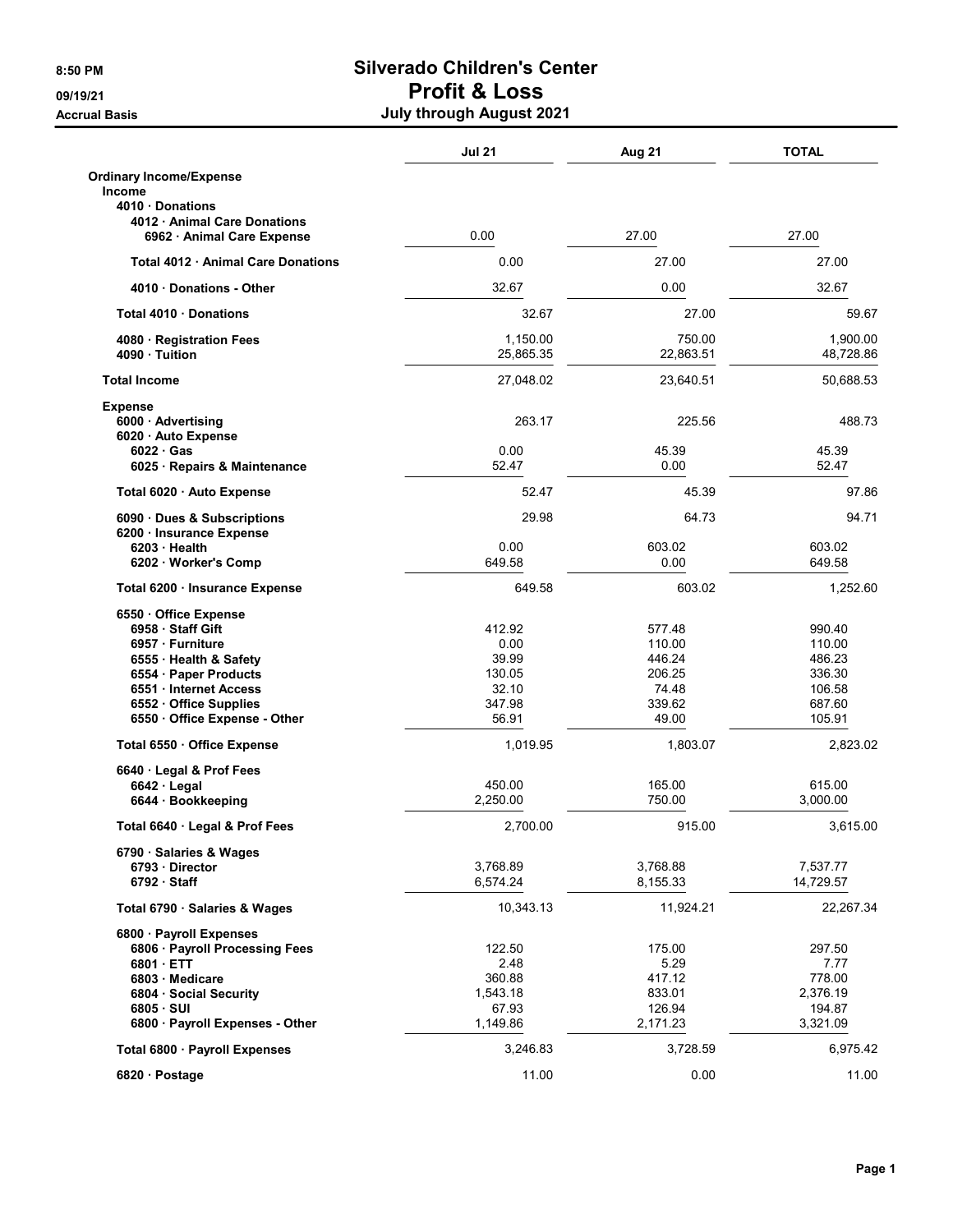### 8:50 PM Silverado Children's Center 09/19/21 Profit & Loss Accrual Basis **Accrual Basis August 2021**

|                                       | <b>Jul 21</b> | Aug 21      | <b>TOTAL</b> |
|---------------------------------------|---------------|-------------|--------------|
| 6900 · Repairs & Mtce                 |               |             |              |
| 6901 · Building/Grounds               | 240.00        | 1,172.63    | 1,412.63     |
| 6903 Equipment                        | 2.209.00      | 0.00        | 2.209.00     |
| 6905 · Janitorial                     | 1.693.51      | 1,598.96    | 3,292.47     |
| 6900 · Repairs & Mtce - Other         | 113.32        | 216.22      | 329.54       |
| Total 6900 · Repairs & Mtce           | 4,255.83      | 2,987.81    | 7,243.64     |
| 6930 · Substitute Teacher Expense     | 572.40        | 0.00        | 572.40       |
| 6940 Utilities                        |               |             |              |
| 6941 Gas & Electric                   | 419.13        | 476.59      | 895.72       |
| 6943 Trash                            | 0.00          | 124.63      | 124.63       |
| Total 6940 Utilities                  | 419.13        | 601.22      | 1,020.35     |
| 6950 Program Expense                  |               |             |              |
| 6956 Consumables/Art Supplies         | 110.41        | 0.00        | 110.41       |
| 6951 Animal Supplies                  | 500.84        | 614.38      | 1,115.22     |
| 6952 · Curriculum Supp/Non Consumable | 329.12        | 270.07      | 599.19       |
| 6955 · Snacks/Food                    | 575.94        | 829.26      | 1,405.20     |
| Total 6950 · Program Expense          | 1,516.31      | 1,713.71    | 3,230.02     |
| 6970 · Telephone                      | 109.98        | 131.60      | 241.58       |
| <b>Total Expense</b>                  | 25,189.76     | 24,743.91   | 49,933.67    |
| <b>Net Ordinary Income</b>            | 1,858.26      | $-1,103.40$ | 754.86       |
| Net Income                            | 1,858.26      | $-1,103.40$ | 754.86       |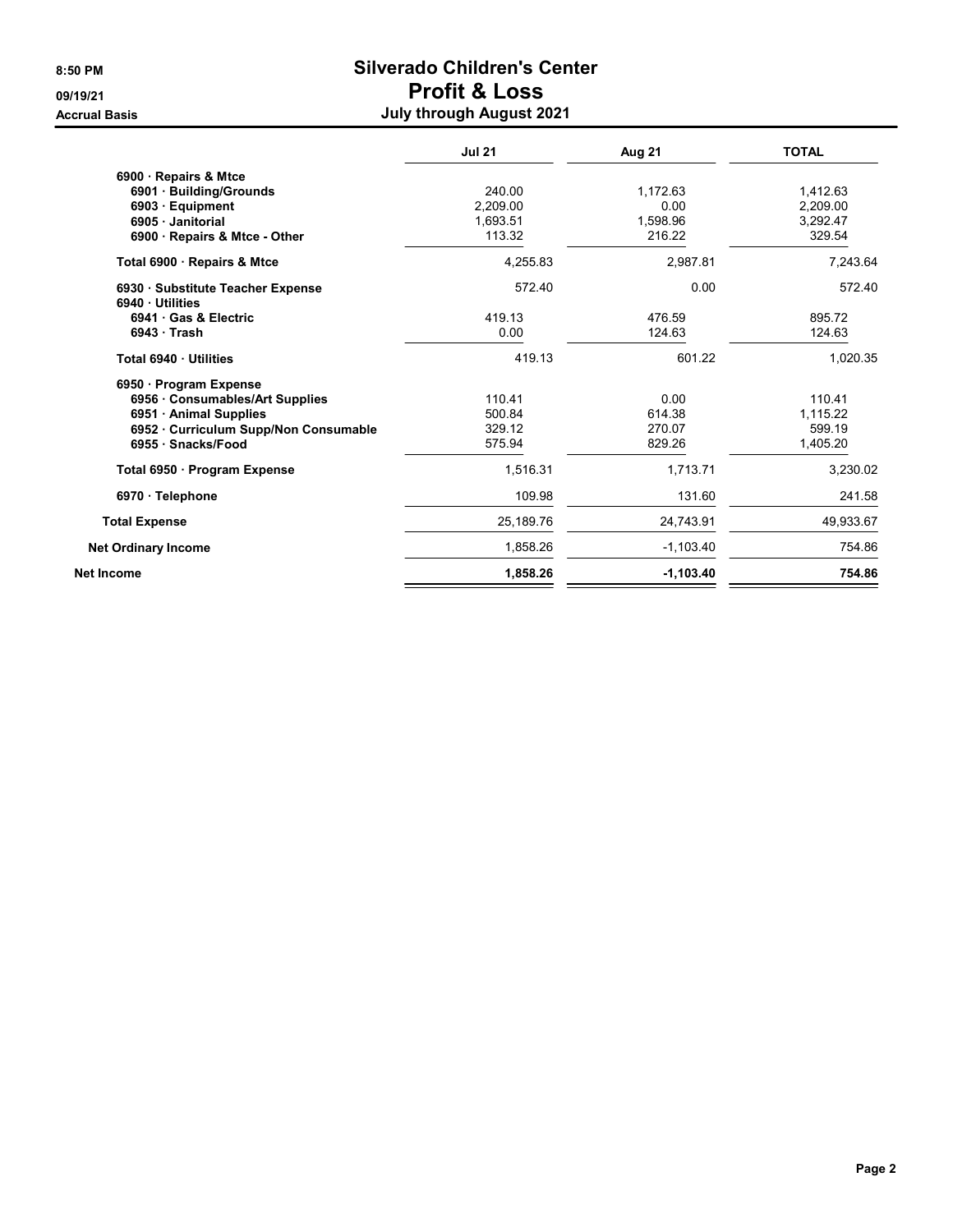### 8:47 PM Silverado Children's Center 09/19/21 Balance Sheet Cash Basis **As of August 31, 2021**

|                                                                                                                                                                                                        | Aug 31, 21                                                              |
|--------------------------------------------------------------------------------------------------------------------------------------------------------------------------------------------------------|-------------------------------------------------------------------------|
| <b>ASSETS</b><br><b>Current Assets</b><br><b>Checking/Savings</b>                                                                                                                                      |                                                                         |
| 1000 · B of A Checking<br>1030 Bus. Savings-BofA                                                                                                                                                       | 6,689.81<br>15,052.35                                                   |
| <b>Total Checking/Savings</b>                                                                                                                                                                          | 21,742.16                                                               |
| <b>Total Current Assets</b>                                                                                                                                                                            | 21,742.16                                                               |
| <b>Fixed Assets</b><br>1500 · Fixed Asset(s)<br>1510 · Buildings & Improvements<br>1520 · Furniture & Equipment<br>1530 · Accum Depr                                                                   | 299,312.05<br>54,762.51<br>$-340,565.00$                                |
| Total 1500 · Fixed Asset(s)                                                                                                                                                                            | 13,509.56                                                               |
| <b>Total Fixed Assets</b>                                                                                                                                                                              | 13,509.56                                                               |
| <b>TOTAL ASSETS</b>                                                                                                                                                                                    | 35,251.72                                                               |
| <b>LIABILITIES &amp; EQUITY</b><br>Liabilities<br><b>Current Liabilities</b><br><b>Accounts Payable</b><br>2000 · Accounts Payable                                                                     | $-114.00$                                                               |
|                                                                                                                                                                                                        | -114.00                                                                 |
| <b>Total Accounts Payable</b><br><b>Other Current Liabilities</b><br>2100 · Payroll Liabilities                                                                                                        |                                                                         |
| 2102 CA Withholding<br>2103 CA SDI<br>2105 · ETT                                                                                                                                                       | -130.58<br>$-895.70$<br>0.09                                            |
| 2106 · Federal Withholding<br>2108 · Health Ins (Emp)<br>2109 · Medicare - Company<br>2110 · Medicare - Employee<br>2111 · Social Security - Company<br>2113 SUI<br>2100 · Payroll Liabilities - Other | $-469.89$<br>65.25<br>-180.23<br>0.01<br>$-24.03$<br>153.21<br>$-65.25$ |
| Total 2100 · Payroll Liabilities                                                                                                                                                                       | -1,547.12                                                               |
| 2200 Note(s) Payable<br>2201 SMRPD<br>SMRPD (2nd Loan)<br>2201 · SMRPD - Other                                                                                                                         | 66,447.95<br>28,950.00                                                  |
| Total 2201 · SMRPD                                                                                                                                                                                     | 95,397.95                                                               |
| 2202 Old Payable to SMPRD                                                                                                                                                                              | 36,848.21                                                               |
| Total 2200 · Note(s) Payable                                                                                                                                                                           | 132,246.16                                                              |
| <b>Total Other Current Liabilities</b>                                                                                                                                                                 | 130,699.04                                                              |
| <b>Total Current Liabilities</b>                                                                                                                                                                       | 130,585.04                                                              |
| <b>Total Liabilities</b>                                                                                                                                                                               | 130,585.04                                                              |
| Equity<br>3900 · Retained Earnings<br><b>Net Income</b>                                                                                                                                                | -96,676.10<br>1,342.78                                                  |
| <b>Total Equity</b>                                                                                                                                                                                    | -95,333.32                                                              |
| <b>TOTAL LIABILITIES &amp; EQUITY</b>                                                                                                                                                                  | 35,251.72                                                               |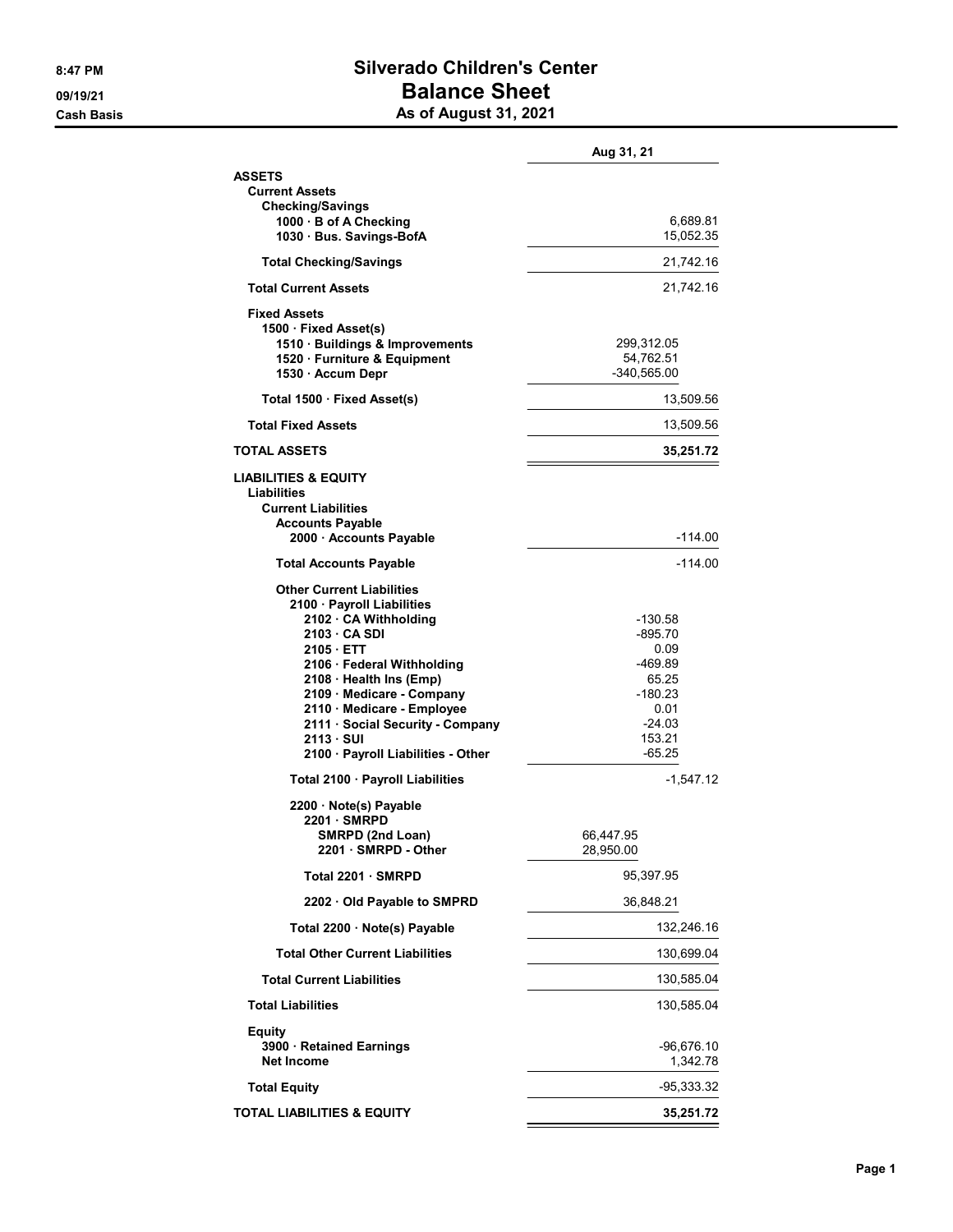#### 8:45 PM Silverado Children's Center 09/19/21 OP/19/21 August 2021

Type Date Num Memo Account Clr Split Debit Credit A and D Building Supply<br>Check 08/30/2021 Check 08/30/2021 Floor/Paint Pr... 1000 · B of A Check... X 1510 · Building... 456.44 Albertson's 08/06/2021 Gas Cards 1000 B of A Check... X 6958 Staff Gift 277.93<br>08/10/2021 1000 B of A Check... X 6955 Snacks/... 40.92 Check 08/10/2021 1000 · B of A Check... X 6955 · Snacks/... 40.92  $1000 \cdot B$  of A Check... Check 08/30/2021 08:00 1000 · B of A Check... X 6955 · Snacks/... 18.79 Amazon.com Check 08/03/2021 1000 · B of A Check... X 6552 · Office S... 134.29 Check 08/03/2021 1000 · B of A Check... X 6555 · Health ... 30.16 Check 08/04/2021 1000 · B of A Check... X -SPLIT- 94.77 Check 08/09/2021 000 · B of A Check... X 6552 · Office S... 35.55<br>Check 08/09/2021 000 · B of A Check X 6905 · Janiforial 11.84 Check 08/09/2021 1000 · B of A Check... X 6905 · Janitorial 11.84

| אטווט                                  | <b>UUIUSIZUZ I</b> |      |                     | $1000 \div D$ of A GHEGN  |          | USUJ Jahuunal         |          | <b>11.04</b> |  |
|----------------------------------------|--------------------|------|---------------------|---------------------------|----------|-----------------------|----------|--------------|--|
| Check                                  | 08/10/2021         |      |                     | 1000 · B of A Check       | X        | -SPLIT-               |          | 51.81        |  |
| Check                                  | 08/13/2021         |      |                     | $1000 \cdot B$ of A Check | X        | 6952 · Curricul       |          | 38.48        |  |
| Check                                  | 08/13/2021         |      | Amazon Prime        | $1000 \cdot B$ of A Check | X        | $6090 \cdot$ Dues &   |          | 32.30        |  |
| Check                                  | 08/16/2021         |      |                     | $1000 \cdot B$ of A Check | X        | 6900 · Repairs        |          | 32.42        |  |
| Check                                  | 08/16/2021         |      |                     | $1000 \cdot B$ of A Check | X        | $6552 \cdot$ Office S |          | 12.80        |  |
| Check                                  | 08/16/2021         |      |                     | $1000 \cdot B$ of A Check | X        | $6552 \cdot$ Office S |          | 23.69        |  |
| Check                                  | 08/18/2021         |      | Amazon Prime        | $1000 \cdot B$ of A Check | X        | $6090 \cdot$ Dues &   |          | 14.99        |  |
| Check                                  | 08/23/2021         |      |                     | $1000 \cdot B$ of A Check | X        | $6955 \cdot$ Snacks/  |          | 37.66        |  |
| Check                                  | 08/25/2021         |      | Staff Fridge        | $1000 \cdot B$ of A Check | X        | $1510 \cdot$ Building |          | 222.73       |  |
| Check                                  | 08/25/2021         |      | <b>Small Toilet</b> | $1000 \cdot B$ of A Check | X        | $1510 \cdot$ Building |          | 297.76       |  |
| Check                                  | 08/30/2021         |      | Amazon Prime        | $1000 \cdot B$ of A Check | X        | $6090 \cdot$ Dues &   |          | 14.00        |  |
| Apple.com                              |                    |      |                     |                           |          |                       |          |              |  |
| Check                                  | 08/10/2021         |      | Cloud               | $1000 \cdot B$ of A Check | X        | $6090 \cdot$ Dues &   |          | 0.99         |  |
| Check                                  | 08/25/2021         |      | Cloud               | $1000 \cdot B$ of A Check | $\times$ | $6090 \cdot$ Dues &   |          | 2.45         |  |
| AT&T                                   |                    |      |                     |                           |          |                       |          |              |  |
| Check                                  | 08/02/2021         |      |                     | $1000 \cdot B$ of A Check | $\times$ | 6970 · Telepho        |          | 32.10        |  |
| Check                                  | 08/03/2021         |      |                     | $1000 \cdot B$ of A Check | X        | $6551 \cdot$ Internet |          | 74.48        |  |
| Check                                  | 08/17/2021         |      |                     | $1000 \cdot B$ of A Check | X        | 6970 · Telepho        |          | 32.10        |  |
| Check                                  | 08/30/2021         |      |                     | $1000 \cdot B$ of A Check | X        | 6970 · Telepho        |          | 32.10        |  |
| <b>Bank of America</b>                 |                    |      |                     |                           |          |                       |          |              |  |
| Deposit                                | 08/27/2021         |      | Transfer from       | $1000 \cdot B$ of A Check | $\times$ | $1030 \cdot$ Bus. Sa  | 7,500.00 |              |  |
| Check                                  | 08/31/2021         |      | monthly transf      | $1000 \cdot B$ of A Check | $\times$ | $1030 \cdot$ Bus. Sa  |          | 1,000.00     |  |
| <b>Best Wood Chips</b>                 |                    |      |                     |                           |          |                       |          |              |  |
| Check                                  | 08/30/2021         |      | Playground          | $1000 \cdot B$ of A Check | X        | $6901 \cdot$ Building |          | 872.63       |  |
| <b>California Choice Benefit Admin</b> |                    |      |                     |                           |          |                       |          |              |  |
| Check                                  | 08/23/2021         |      | September           | $1000 \cdot B$ of A Check | X        | $6203 \cdot$ Health   |          | 603.02       |  |
| <b>Canyon Feed &amp; Tack</b>          |                    |      |                     |                           |          |                       |          |              |  |
| Check                                  | 08/03/2021         |      | Account #737        | $1000 \cdot B$ of A Check | $\times$ | $6951 \cdot$ Animal   |          | 81.40        |  |
| Check                                  | 08/17/2021         |      | Account #737        | $1000 \cdot B$ of A Check | X        | $6951 \cdot$ Animal   |          | 123.26       |  |
| Check                                  | 08/24/2021         |      | Account #737        | $1000 \cdot B$ of A Check | X        | $6951 \cdot$ Animal   |          | 67.95        |  |
| Check                                  | 08/31/2021         |      | Account #737        | $1000 \cdot B$ of A Check | X        | $6951 \cdot$ Animal   |          | 47.95        |  |
| Chevron                                |                    |      |                     |                           |          |                       |          |              |  |
| Check                                  | 08/05/2021         |      |                     | $1000 \cdot B$ of A Check | X        | $6022 \cdot Gas$      |          | 45.39        |  |
| <b>Clean Products</b>                  |                    |      |                     |                           |          |                       |          |              |  |
| <b>Bill Pmt -Check</b>                 | 08/01/2021         | 8344 | Account #2784       | $1000 \cdot B$ of A Check | X        | $2000 \cdot$ Account  |          | 792.42       |  |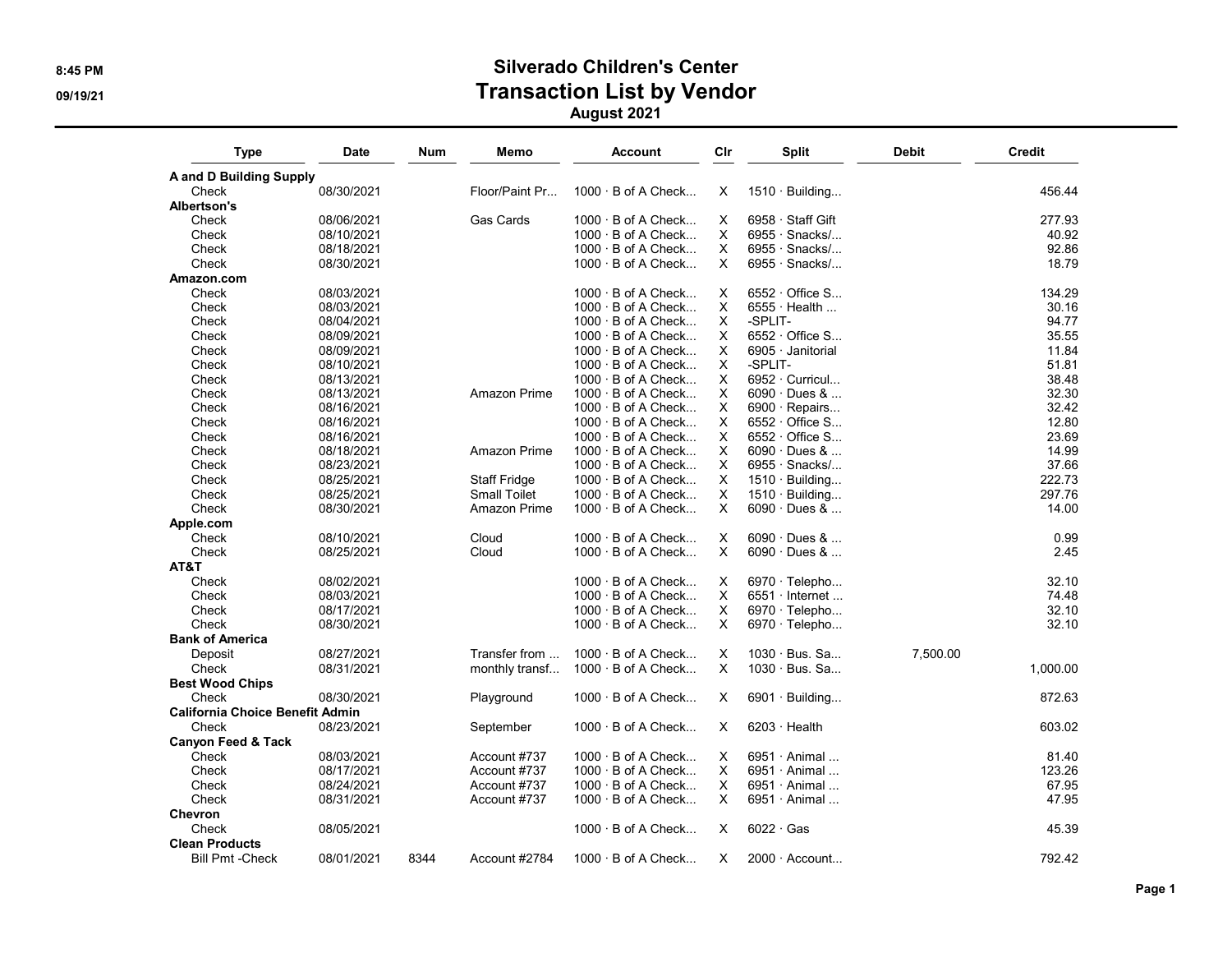## 8:45 PM Silverado Children's Center 09/19/21 and the contraction Community of Transaction List by Vendor

August 2021

| <b>Type</b>                          | <b>Date</b>              | Num          | Memo           | <b>Account</b>                                         | Clr      | <b>Split</b>                               | <b>Debit</b> | Credit |
|--------------------------------------|--------------------------|--------------|----------------|--------------------------------------------------------|----------|--------------------------------------------|--------------|--------|
| Cole Huber, LLP                      |                          |              |                |                                                        |          |                                            |              |        |
| Bill                                 | 08/24/2021               | 37800        | 37800          | 2000 · Accounts Pa                                     |          | -SPLIT-                                    |              | 165.00 |
| <b>Bill Pmt -Check</b>               | 08/24/2021               | 8347         | 37800          | $1000 \cdot B$ of A Check                              | $\times$ | $2000 \cdot$ Account                       |              | 165.00 |
| Door Dash                            |                          |              |                |                                                        |          |                                            |              |        |
| Check                                | 08/31/2021               |              | Mod Pizza      | $1000 \cdot B$ of A Check                              | X        | 6958 · Staff Gift                          |              | 91.60  |
| Flowers.com                          |                          |              |                |                                                        |          |                                            |              |        |
| Check                                | 08/09/2021               |              |                | $1000 \cdot B$ of A Check                              | X        | 6958 · Staff Gift                          |              | 99.49  |
| <b>Hennesseys Tavern</b>             |                          |              |                |                                                        |          |                                            |              |        |
| Check                                | 08/18/2021               |              |                | $1000 \cdot B$ of A Check                              | X        | $6958 \cdot$ Staff Gift                    |              | 68.19  |
| <b>Home Depot</b>                    |                          |              |                |                                                        |          |                                            |              |        |
| Check                                | 08/13/2021               |              |                | $1000 \cdot B$ of A Check                              | X        | 6900 $\cdot$ Repairs                       |              | 35.53  |
| Deposit                              | 08/13/2021               |              | Deposit        | $1000 \cdot B$ of A Check                              | $\times$ | 6905 · Janitorial                          | 22.87        |        |
| Check                                | 08/24/2021               |              |                | $1000 \cdot B$ of A Check                              | $\times$ | -SPLIT-                                    |              | 75.21  |
| <b>IKEA</b>                          |                          |              |                |                                                        |          |                                            |              |        |
| Check                                | 08/16/2021               |              | Furniture      | $1000 \cdot B$ of A Check                              | X        | -SPLIT-                                    |              | 194.39 |
| Indeed                               |                          |              |                |                                                        |          |                                            |              |        |
| Check                                | 08/02/2021               |              | <b>Staff</b>   | $1000 \cdot B$ of A Check                              | X        | $6000 \cdot$ Advertis                      |              | 225.56 |
| Jenny and/or Scott Connor            |                          |              |                |                                                        |          |                                            |              |        |
| Bill                                 | 08/01/2021               | CONN         | Customer Ref   | $2000 \cdot$ Accounts Pa                               |          | 4090 · Tuition                             |              | 287.50 |
| <b>Bill Pmt -Check</b>               | 08/10/2021               | 8345         | Customer Ref   | $1000 \cdot B$ of A Check                              | X.       | $2000 \cdot$ Account                       |              | 287.50 |
| Kimberly and/or Nathan Brais         |                          |              |                |                                                        |          |                                            |              |        |
| Bill                                 | 08/01/2021               | <b>BRAIS</b> | Customer Ref   | $2000 \cdot$ Accounts Pa                               |          | $4090 \cdot$ Tuition                       |              | 325.00 |
| <b>Bill Pmt -Check</b>               | 08/10/2021               | 8346         | Customer Ref   | $1000 \cdot B$ of A Check                              | X        | $2000 \cdot$ Account                       |              | 325.00 |
| <b>Lumber Liquidators</b>            |                          |              |                |                                                        |          |                                            |              |        |
| Check                                | 08/26/2021               |              | Floor/Paint Pr | $1000 \cdot B$ of A Check                              | Χ        | $1510 \cdot$ Building                      |              | 775.22 |
| Check                                | 08/26/2021               |              | Floor/Paint Pr | 1000 · B of A Check                                    | X        | $1510 \cdot$ Building                      |              | 775.21 |
| <b>Lux Cleaning Services</b>         |                          |              |                |                                                        |          |                                            |              |        |
| Bill                                 | 08/06/2021               | July 2       | 07/2021 Servi  | 2000 Accounts Pa                                       |          | 6905 · Janitorial                          |              | 800.00 |
| Bill                                 | 08/06/2021               | Augus        | 08/2021 Servi  | 2000 · Accounts Pa                                     |          | 6905 · Janitorial                          |              | 800.00 |
| <b>McDonalds</b>                     |                          |              |                |                                                        |          |                                            |              |        |
| Check                                | 08/06/2021               |              |                | $1000 \cdot B$ of A Check                              | X        | $6955 \cdot$ Snacks/                       |              | 10.32  |
|                                      |                          |              |                |                                                        |          |                                            |              |        |
| <b>Mission Equine Hospital</b>       |                          |              |                |                                                        |          |                                            |              |        |
| Check                                | 08/19/2021<br>08/20/2021 |              |                | $1000 \cdot B$ of A Check<br>$1000 \cdot B$ of A Check | Χ<br>X   | $6951 \cdot$ Animal<br>$6962 \cdot$ Animal | 27.00        | 285.00 |
| Deposit                              |                          |              | Deposit        |                                                        |          |                                            |              |        |
| <b>One Counted Finch Bookkeeping</b> |                          |              |                |                                                        |          |                                            |              |        |
| Bill                                 | 08/27/2021               | 2021-        |                | 2000 Accounts Pa                                       |          | $6644 \cdot \text{Bookke}$                 |              | 750.00 |
| <b>Bill Pmt -Check</b>               | 08/27/2021               | 8349         |                | $1000 \cdot B$ of A Check                              |          | $2000 \cdot$ Account                       |              | 750.00 |
| <b>Orkin Pest Control</b>            |                          |              |                |                                                        |          |                                            |              |        |
| Check                                | 08/20/2021               |              | Pest Control   | $1000 \cdot B$ of A Check                              | X        | $6900 \cdot$ Repairs                       |              | 98.00  |
| <b>Procare Software</b>              |                          |              |                |                                                        |          |                                            |              |        |
| Check                                | 08/05/2021               |              | Software for   | $1000 \cdot B$ of A Check                              | X        | $6550 \cdot$ Office E                      |              | 49.00  |
| Check                                | 08/17/2021               |              | Software for   | $1000 \cdot B$ of A Check                              | X        | $6552 \cdot$ Office S                      |              | 79.00  |
| <b>SCE</b>                           |                          |              |                |                                                        |          |                                            |              |        |
| Check                                | 08/23/2021               |              |                | $1000 \cdot B$ of A Check                              | X        | $6941 \cdot$ Gas &                         |              | 476.59 |
| Silverado Canyon Market              |                          |              |                |                                                        |          |                                            |              |        |
| Check                                | 08/30/2021               |              |                | $1000 \cdot B$ of A Check                              | X        | 6958 · Staff Gift                          |              | 22.07  |
| <b>Smart &amp; Final</b>             |                          |              |                |                                                        |          |                                            |              |        |
| Check                                | 08/02/2021               |              |                | $1000 \cdot B$ of A Check                              | X        | $6554 \cdot$ Paper P                       |              | 206.25 |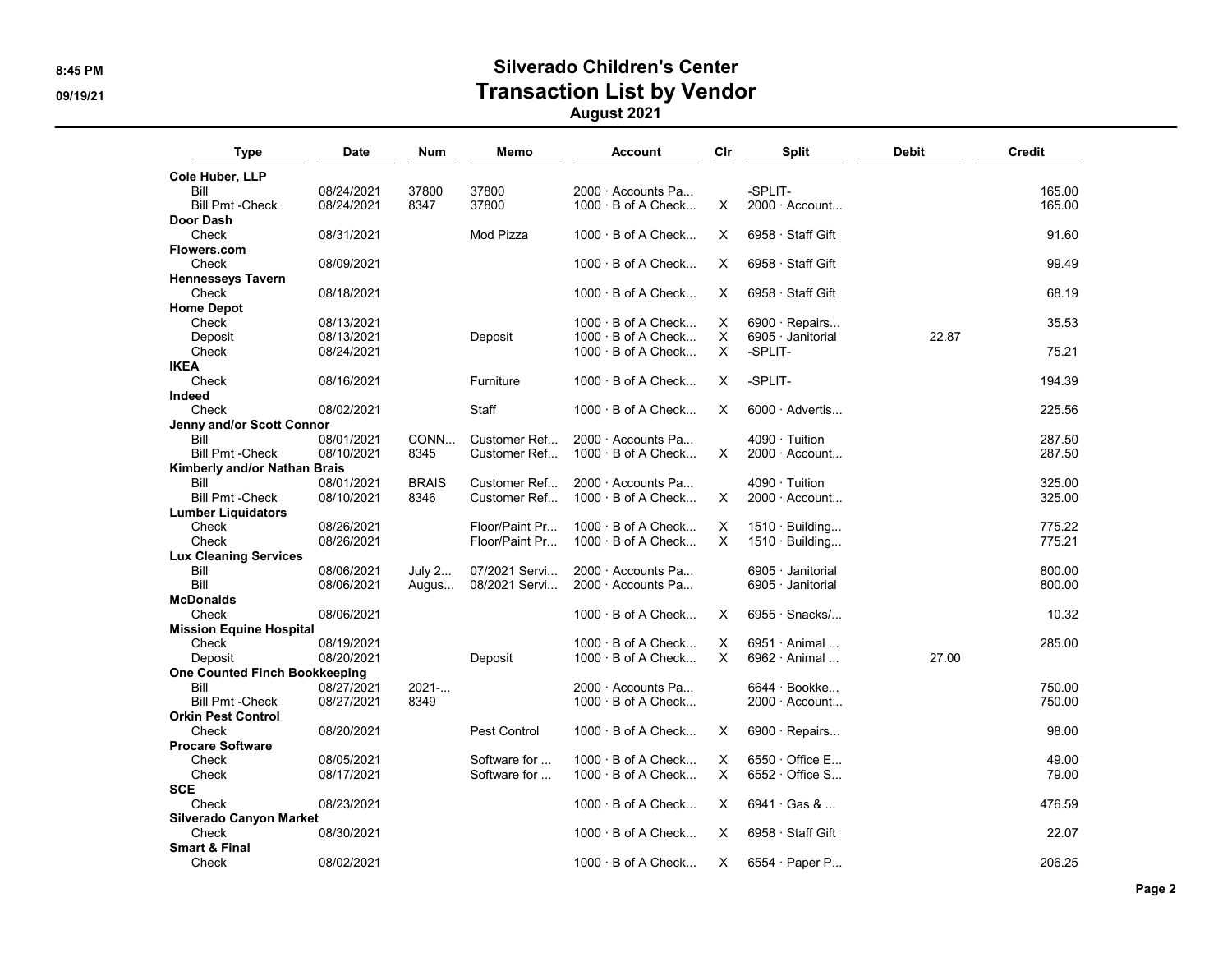# 8:45 PM Silverado Children's Center 09/19/21 and the contraction Community of Transaction List by Vendor

August 2021

| <b>Type</b>                 | <b>Date</b> | <b>Num</b> | Memo                  | <b>Account</b>            | Cir      | Split                 | <b>Debit</b> | Credit   |
|-----------------------------|-------------|------------|-----------------------|---------------------------|----------|-----------------------|--------------|----------|
| Soriano, Juan               |             |            |                       |                           |          |                       |              |          |
| Bill                        | 08/17/2021  | July       | <b>July Services</b>  | $2000 \cdot$ Accounts Pa  |          | $6901 \cdot$ Building |              | 300.00   |
| <b>Bill Pmt -Check</b>      | 08/24/2021  | 8348       | July Services         | $1000 \cdot B$ of A Check |          | $2000 \cdot$ Account  |              | 300.00   |
| Sparklett's                 |             |            |                       |                           |          |                       |              |          |
| Check                       | 08/20/2021  |            | Water-Coffee          | $1000 \cdot B$ of A Check | X.       | $6955 \cdot$ Snacks/  |              | 246.64   |
| <b>Sprinkles Donuts</b>     |             |            |                       |                           |          |                       |              |          |
| Check                       | 08/30/2021  |            |                       | $1000 \cdot B$ of A Check | X        | 6958 · Staff Gift     |              | 18.20    |
| <b>Surplus 2-way Radios</b> |             |            |                       |                           |          |                       |              |          |
| Check                       | 08/05/2021  |            |                       | $1000 \cdot B$ of A Check | X        | $6555 \cdot$ Health   |              | 289.24   |
| Check                       | 08/13/2021  |            | <b>Walkie Talkies</b> | $1000 \cdot B$ of A Check | $\times$ | $6555 \cdot$ Health   |              | 126.84   |
| Target                      |             |            |                       |                           |          |                       |              |          |
| Check                       | 08/13/2021  |            |                       | $1000 \cdot B$ of A Check | X        | -SPLIT-               |              | 57.21    |
| Check                       | 08/16/2021  |            |                       | $1000 \cdot B$ of A Check | X        | $6955 \cdot$ Snacks/  |              | 14.44    |
| Check                       | 08/23/2021  |            |                       | $1000 \cdot B$ of A Check | X        | $6955 \cdot$ Snacks/  |              | 17.47    |
| Check                       | 08/24/2021  |            |                       | $1000 \cdot B$ of A Check | X        | $6952 \cdot$ Curricul |              | 38.79    |
| <b>Trader Joe's</b>         |             |            |                       |                           |          |                       |              |          |
| Check                       | 08/02/2021  |            |                       | $1000 \cdot B$ of A Check | X        | $6955 \cdot$ Snacks/  |              | 193.91   |
| Check                       | 08/24/2021  |            |                       | $1000 \cdot B$ of A Check | $\times$ | $6955 \cdot$ Snacks/  |              | 109.03   |
| <b>Verizon Wireless</b>     |             |            |                       |                           |          |                       |              |          |
| Check                       | 08/04/2021  |            | <b>July Services</b>  | $1000 \cdot B$ of A Check | X        | $6970 \cdot$ Telepho  |              | 35.30    |
| <b>Waste Management</b>     |             |            |                       |                           |          |                       |              |          |
| Check                       | 08/31/2021  |            | Bnkg Transfr t        | $1000 \cdot B$ of A Check | X        | $6943 \cdot$ Trash    |              | 124.63   |
| <b>Worksite Pay</b>         |             |            |                       |                           |          |                       |              |          |
| Check                       | 08/12/2021  |            | Payroll #2021         | $1000 \cdot B$ of A Check | X        | -SPLIT-               |              | 2,057.99 |
| Check                       | 08/12/2021  |            | Payroll #2021         | $1000 \cdot B$ of A Check | X        | -SPLIT-               |              | 5,948.63 |
| Check                       | 08/30/2021  |            | Payroll #2021         | $1000 \cdot B$ of A Check | X        | -SPLIT-               |              | 5,341.99 |
| Check                       | 08/30/2021  |            |                       | $1000 \cdot B$ of A Check | X        | -SPLIT-               |              | 1,670.60 |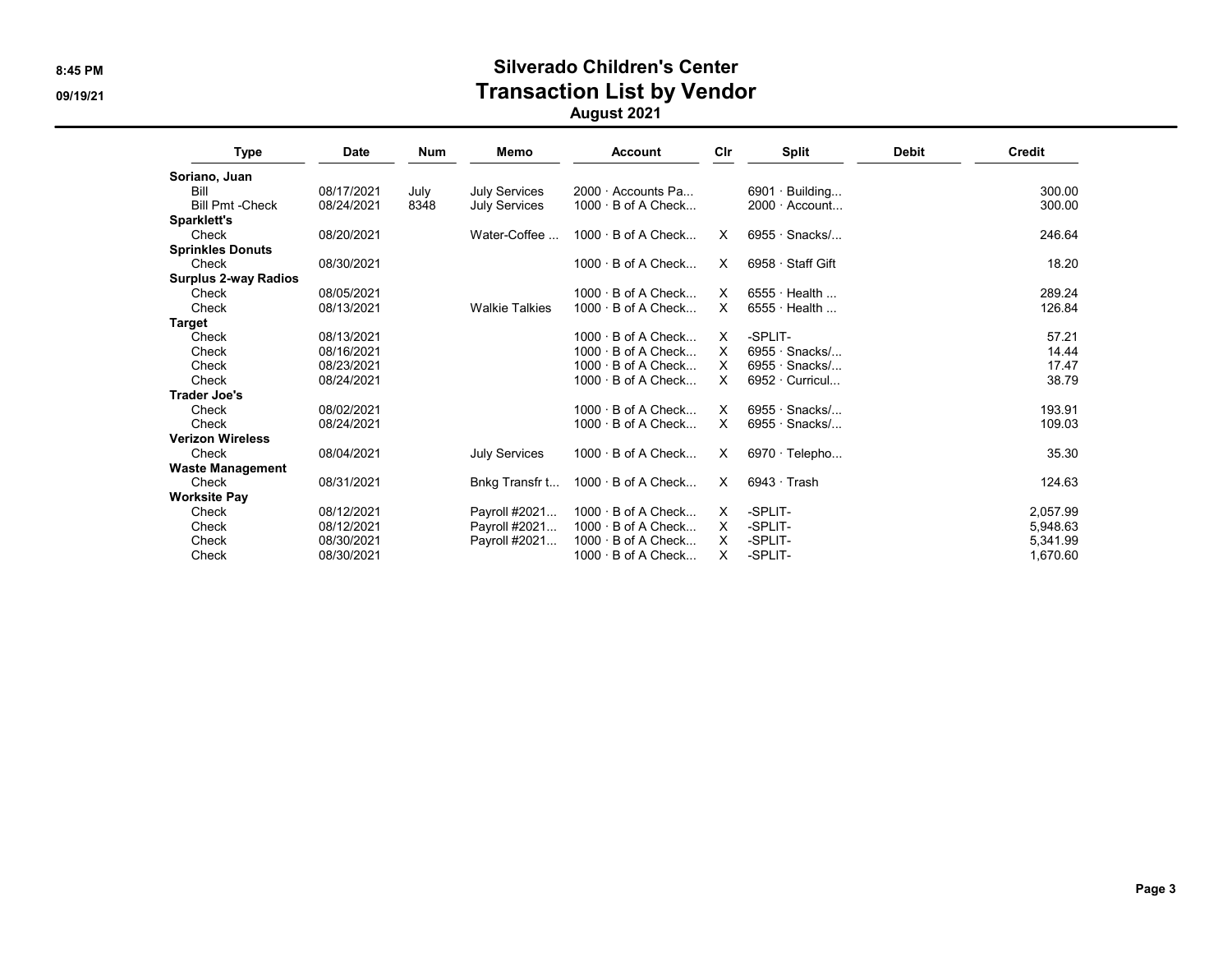#### 8:44 PM Silverado Children's Center 09/19/21 Deposit Detail August 2021

| Type           | <b>Num</b> | <b>Date</b> | Name                              | <b>Account</b>                                    | Amount                 |
|----------------|------------|-------------|-----------------------------------|---------------------------------------------------|------------------------|
| <b>Deposit</b> |            | 08/02/2021  |                                   | $1000 \cdot B$ of A Chec                          | 2,237.07               |
|                |            |             | Hermeno-Harvey, E                 | 4080 · Registration                               | $-100.00$              |
|                |            |             | Morgan, Jason                     | 4080 · Registration                               | $-100.00$              |
|                |            |             | Roberts, Faith                    | 4080 · Registration                               | $-100.00$              |
|                |            |             | Mauerhan, Keri                    | $4090 \cdot$ Tuition                              | $-500.00$              |
|                |            |             | Chang, Judith                     | 4080 · Registration                               | $-75.00$               |
|                |            |             | Hill, Rachael                     | 4080 · Registration                               | $-100.00$              |
|                |            |             | Clay, Mary<br>Quezada, Jenna      | $4080 \cdot$ Registration<br>$4090 \cdot$ Tuition | $-100.00$<br>$-348.00$ |
|                |            |             | Gentile, Robyn                    | 4080 · Registration                               | $-100.00$              |
|                |            |             | Hammett, Kaylee                   | $4090 \cdot$ Tuition                              | $-714.07$              |
| <b>TOTAL</b>   |            |             |                                   |                                                   | $-2,237.07$            |
| <b>Deposit</b> |            | 08/04/2021  |                                   | $1000 \cdot B$ of A Chec                          | 6,883.50               |
|                |            |             | Briones, Lauren                   | $4090 \cdot$ Tuition                              | $-795.00$              |
|                |            |             | Kari Beiter                       | $4090 \cdot$ Tuition                              | $-810.00$              |
|                |            |             | Huntsman, Alicia                  | $4090 \cdot$ Tuition                              | $-1,095.00$            |
|                |            |             | Spradlin, Amanda                  | 4090 · Tuition                                    | $-675.00$              |
|                |            |             | Gubareva, Katerina                | $4090 \cdot$ Tuition<br>$4090 \cdot$ Tuition      | $-600.00$<br>$-695.00$ |
|                |            |             | Chang, Judith<br>McCall, Noriko   | $4090 \cdot$ Tuition                              | $-160.00$              |
|                |            |             | Daum, Alyssa                      | $4090 \cdot$ Tuition                              | $-2,053.50$            |
| <b>TOTAL</b>   |            |             |                                   |                                                   | $-6,883.50$            |
| <b>Deposit</b> |            | 08/04/2021  |                                   | 1000 B of A Chec                                  | 5,656.30               |
|                |            |             | Lee, Jeannie                      | $4090 \cdot$ Tuition                              | $-1,542.93$            |
|                |            |             | Mehrmand, Sara                    | $4090 \cdot$ Tuition                              | $-695.00$              |
|                |            |             | Bey, Breeana                      | $4090 \cdot$ Tuition                              | $-675.00$              |
|                |            |             | Nishimura, Akane                  | $4090 \cdot$ Tuition                              | $-450.00$              |
|                |            |             | Rebecca Berkowitz                 | $4090 \cdot$ Tuition                              | $-425.00$              |
|                |            |             | Jeffries, Kati                    | $4090 \cdot$ Tuition                              | $-164.29$              |
|                |            |             | Townsend, Tallulah                | $4090 \cdot$ Tuition                              | $-579.08$              |
|                |            |             | Milburn, Eugene<br>Clay, Mary     | $4090 \cdot$ Tuition<br>$4090 \cdot$ Tuition      | $-575.00$<br>$-550.00$ |
| <b>TOTAL</b>   |            |             |                                   |                                                   | $-5,656.30$            |
| Deposit        |            | 08/05/2021  |                                   | $1000 \cdot B$ of A Chec.                         | 1,570.00               |
|                |            |             | Sellers, Anne                     | $4090 \cdot$ Tuition                              | $-500.00$              |
|                |            |             | Maloof, Rachel<br>Hassey, Celeste | $4090 \cdot$ Tuition<br>$4090 \cdot$ Tuition      | $-620.00$<br>$-450.00$ |
| <b>TOTAL</b>   |            |             |                                   |                                                   | $-1,570.00$            |
| <b>Deposit</b> |            | 08/06/2021  |                                   | $1000 \cdot B$ of A Chec                          | 897.69                 |
|                |            |             |                                   | $4090 \cdot$ Tuition                              | $-897.69$              |
| <b>TOTAL</b>   |            |             |                                   |                                                   | $-897.69$              |
| <b>Deposit</b> |            | 08/09/2021  |                                   | $1000 \cdot B$ of A Chec                          | 1,720.00               |
|                |            |             |                                   | $4090 \cdot$ Tuition                              | $-1,720.00$            |
| <b>TOTAL</b>   |            |             |                                   |                                                   | $-1,720.00$            |